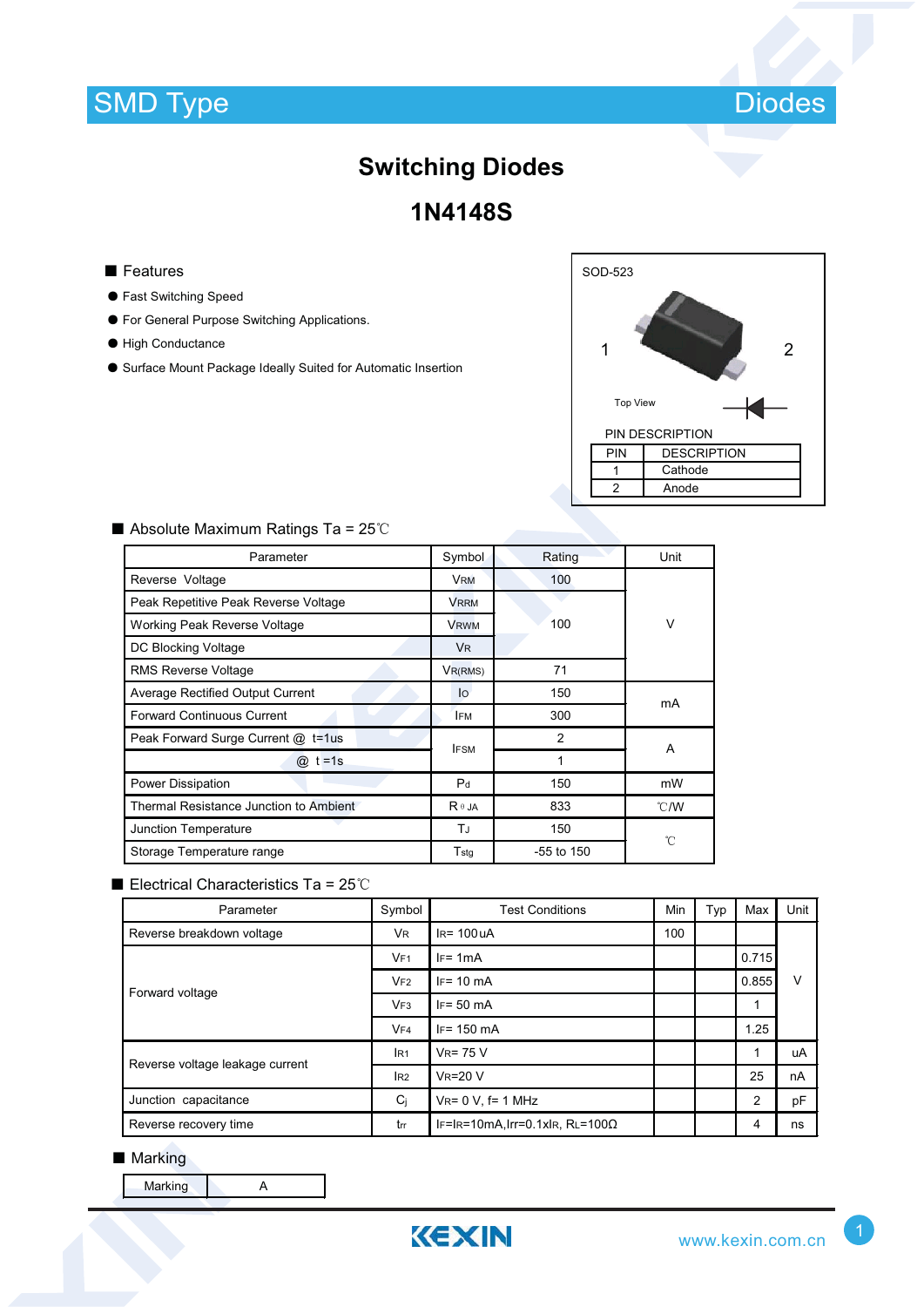**SMD Type** 

Diodes

## **Switching Diodes**

**1N4148S**